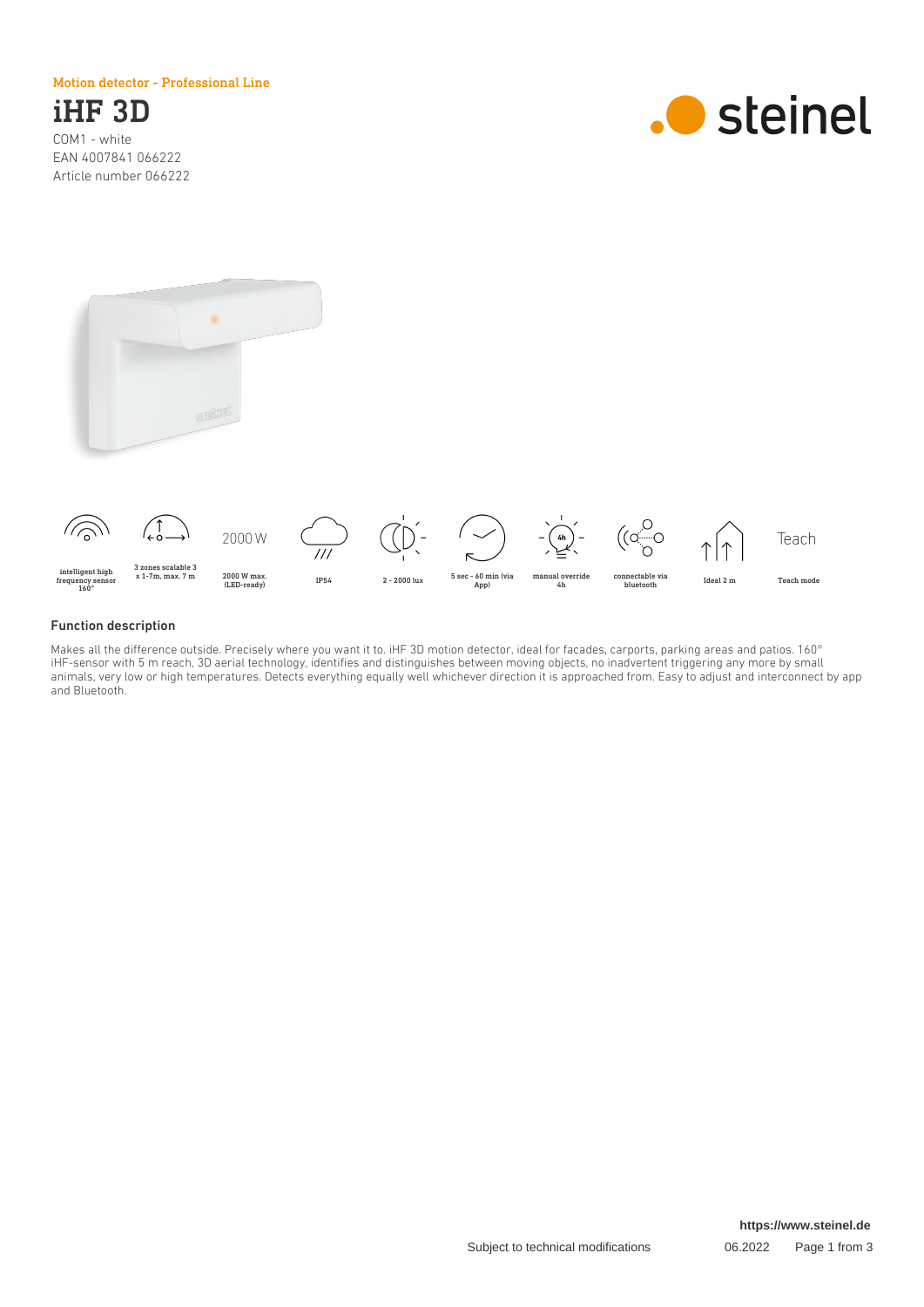### Motion detector - Professional Line

iHF 3D COM1 - white EAN 4007841 066222 Article number 066222



### Technical specifications

| Type                                             | Motion detectors                               |
|--------------------------------------------------|------------------------------------------------|
| Dimensions $(L \times W \times H)$               | $120 \times 117 \times 120$ mm                 |
| Mains power supply                               | $220 - 240$ V / 50 - 60 Hz                     |
| Sensor Technology                                | iHF (intelligent high-frequency<br>technology) |
| Application, place                               | Outdoors                                       |
| Installation site                                | wall                                           |
| Installation                                     | Surface wiring                                 |
| Mounting height                                  | $1,80 - 2,00$ m                                |
| Reach, radial                                    | $r = 5$ m (35 m <sup>2</sup> )                 |
| Reach, tangential                                | $r = 5$ m (35 m <sup>2</sup> )                 |
| Reach, detail                                    | Detection zone adjustable on 3 axes            |
| HF-system                                        | 5.8 GHz                                        |
| Detection angle                                  | 160°                                           |
| Angle of aperture                                | 100°                                           |
| Optimum mounting height                          | $1,8 \text{ m}$                                |
| Mechanical scalability                           | No                                             |
| Sneak-by guard                                   | Yes                                            |
| Capability of masking out individual<br>segments | Yes                                            |
| Electronic scalability                           | Yes                                            |
| <b>Twilight setting TEACH</b>                    | Yes                                            |

| Twilight setting              | $2 - 2000$ lx                                                                               |
|-------------------------------|---------------------------------------------------------------------------------------------|
| Time setting                  | $5s - 60$ Min.                                                                              |
| Switching output 1, resistive | 2000 W                                                                                      |
| Constant-lighting control     | No                                                                                          |
| Basic light level function    | No                                                                                          |
| <b>Functions</b>              | Normal / test mode, Manual ON /<br>ON-OFF                                                   |
| Settings via                  | Potentiometers, Bluetooth                                                                   |
| Interconnection               | Yes                                                                                         |
| Type of interconnection       | Master/master                                                                               |
| IP-rating                     | <b>IP54</b>                                                                                 |
| Material                      | Plastic                                                                                     |
| Ambient temperature           | $-20 - 50$ °C                                                                               |
| Application, room             | outdoors, front door, all round the<br>building, terrace / balcony, courtyard<br>& driveway |
| Colour                        | white                                                                                       |
| Colour, RAL                   | 9010                                                                                        |
| Manufacturer's Warranty       | 5 years                                                                                     |
| Version                       | $COM1$ - white                                                                              |
| PU1, EAN                      | 4007841066222                                                                               |
| Technology, sensors           | iHF (intelligent high-frequency<br>technology), Light sensor                                |



Mögliche Montagehöhe: 1,80 m - 2,00 m Orange: radial und tangential 3 skalierbare Achsen

# Detection Zone **Dimension Drawing**